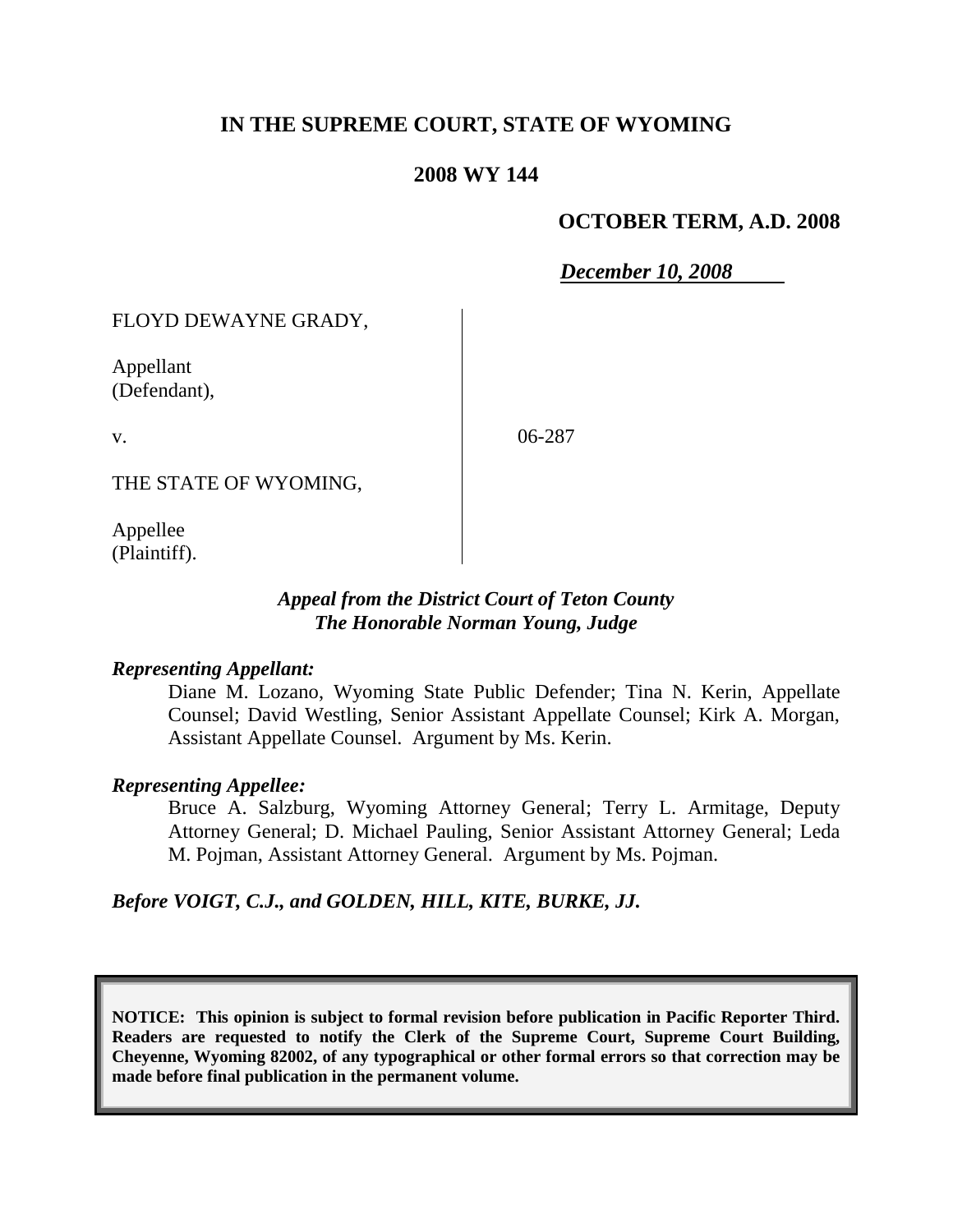**GOLDEN**, Justice.

[¶1] A jury convicted Appellant Floyd Wayne Grady of attempted first degree sexual assault and first degree murder, for which he was sentenced to consecutive terms of imprisonment of forty to fifty years and life without the possibility of parole. On appeal, Grady raises issues concerning the exclusion of alternate suspect evidence, the denial of a continuance, lost evidence, and prosecutorial misconduct. We affirm.

#### **ISSUES**

[¶2] Grady presents these issues for our review:

I. Did the trial court commit reversible, constitutional error when it kept out evidence of alternate suspects in the death of Ms. Watts and subsequently denied a motion for new trial based on those evidentiary rulings?

II. Did the trial court err when it denied Appellant's motion for continuance, which was based upon the late provision of discovery pertaining to a potential alternate suspect in Ms. Watts' death?

III. Did reversible error occur when a potentially exculpatory note was "lost" by the State?

IV. Did the prosecutors commit prosecutorial misconduct?

## **FACTS**

[¶3] Tammy Watts worked as a nurse at the Wyoming Honor Farm located in Riverton, Wyoming. On April 15, 2004, and in accordance with her usual practice, Mrs. Watts reported to work a few minutes before 6:00 o'clock that morning. Approximately fifty minutes later, her body was discovered in the dental area of the medical office (a.k.a. nurse's office), which was located in the basement of the Administration Building at the Honor Farm. Mrs. Watts was lying "spread eagle" on the floor in a pool of blood. Her shirt was pulled up over her head, her breasts were exposed, and she was nude from the waist down. Mrs. Watts had been strangled with an electrical cord and had suffered blunt traumatic injuries to her face and head, as well as cerebral contusions. Mrs. Watts' body showed signs of lividity, indicating she was killed shortly after arriving at work that morning.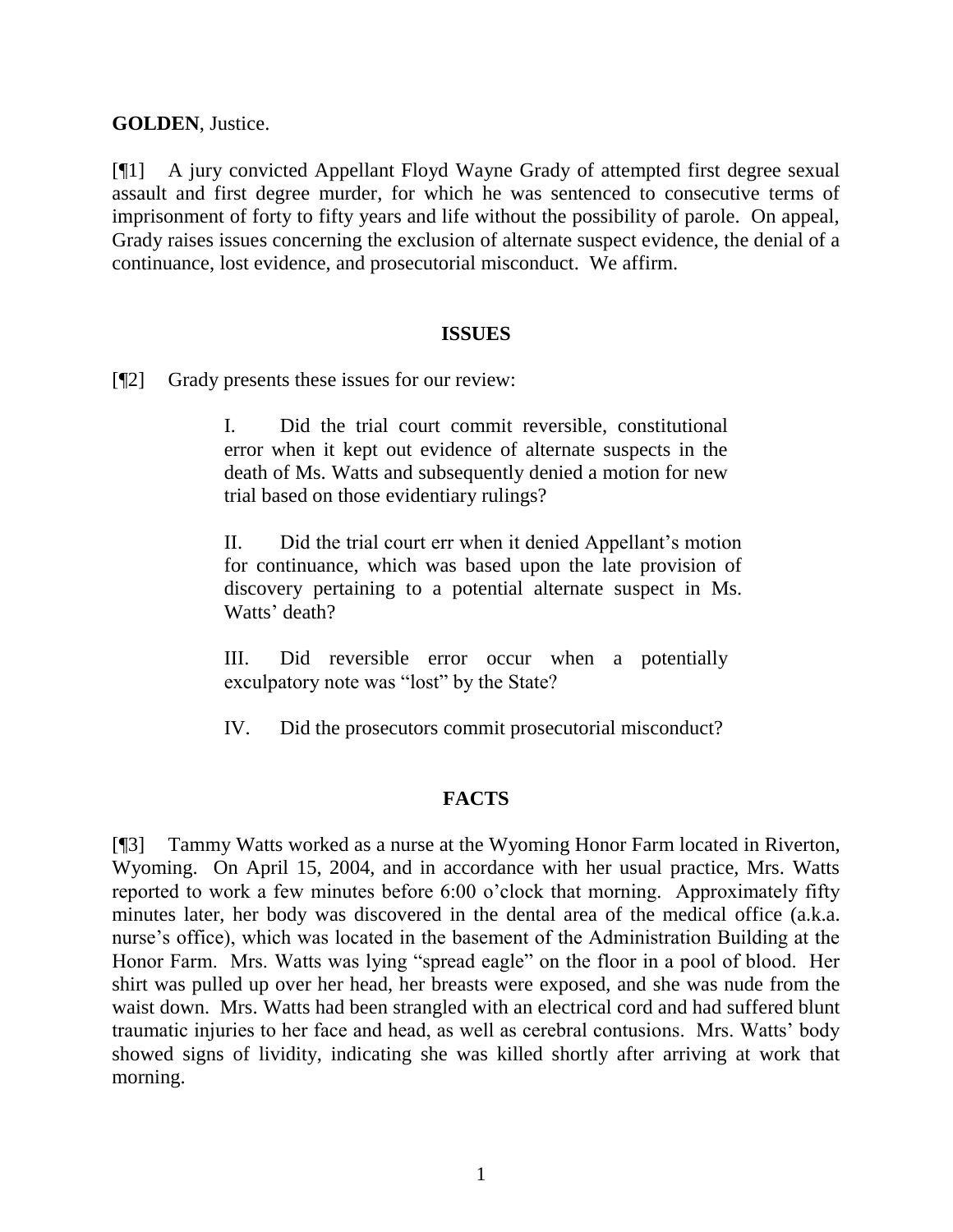[¶4] Investigators initially considered all inmates and staff of the Honor Farm potential suspects. The investigation into Mrs. Watts' death, however, ultimately focused on Grady. As a result of the investigation, the State charged Grady with premeditated and felony first degree murder,<sup>1</sup> attempted first degree sexual assault<sup>2</sup> and kidnapping,<sup>3</sup> and sought the death penalty.

[¶5] The case first went to trial on October 31, 2005, in Fremont County, and resulted in a hung jury.<sup>4</sup> Thereafter, the district court granted Grady's request for a change in venue and transferred the case to Teton County. Grady's second trial commenced on April 10, 2006. At trial, the State presented evidence which placed Grady in the vicinity of the Administration Building around the time of Mrs. Watts' murder. At approximately 5:45 a.m., Grady was seen outside the building's east entrance and, at approximately 6:10 a.m., in the building's laundry area only a few feet from the medical office. Minutes

<sup>2</sup> Wyo. Stat. Ann. § 6-1-301 (LexisNexis 2007) defines the crime of attempt and provides in relevant part:

(a) A person is guilty of an attempt to commit a crime if:

(i) With the intent to commit the crime, he does any act which is a substantial step towards commission of the crime. A "substantial step" is conduct which is strongly corroborative of the firmness of the person's intention to complete the commission of the crime[.]

First degree sexual assault is defined in Wyo. Stat. Ann. § 6-2-302 (LexisNexis 2007) and states in pertinent part:

> (a) Any actor who inflicts sexual intrusion on a victim commits a sexual assault in the first degree if:

> (i) The actor causes submission of the victim through the actual application, reasonably calculated to cause submission of the victim, of physical force or forcible confinement[.]

<sup>3</sup> Kidnapping is defined in Wyo. Stat. Ann. § 6-2-201 (LexisNexis 2007) and states in pertinent part:

| (a)                                                               |                                              | A person is guilty of kidnapping if he unlawfully removes |  |  |  |  |  |
|-------------------------------------------------------------------|----------------------------------------------|-----------------------------------------------------------|--|--|--|--|--|
| another from the vicinity where he was at the time of the removal |                                              |                                                           |  |  |  |  |  |
|                                                                   | ., with the intent to:                       |                                                           |  |  |  |  |  |
| (b)                                                               |                                              |                                                           |  |  |  |  |  |
| * * * *                                                           |                                              |                                                           |  |  |  |  |  |
|                                                                   | (i)                                          | Facilitate the commission of a felony; or                 |  |  |  |  |  |
| * * * *                                                           |                                              |                                                           |  |  |  |  |  |
| (c)                                                               | A removal is unlawful if it is accomplished: |                                                           |  |  |  |  |  |
|                                                                   | (1)                                          | By force, threat or deception[.]                          |  |  |  |  |  |
|                                                                   |                                              |                                                           |  |  |  |  |  |

<sup>4</sup> At the end of the State's case-in-chief, the district court granted Grady's motion for judgment of acquittal on the kidnapping charge.

<sup>&</sup>lt;sup>1</sup> Wyo. Stat. Ann. § 6-2-101 (LexisNexis 2007) defines the crime of first degree murder and states in pertinent part:

<sup>(</sup>a) Whoever purposely and with premeditated malice, or in the perpetration of, or attempt to perpetrate, any sexual assault . . . kills any human being is guilty of murder in the first degree.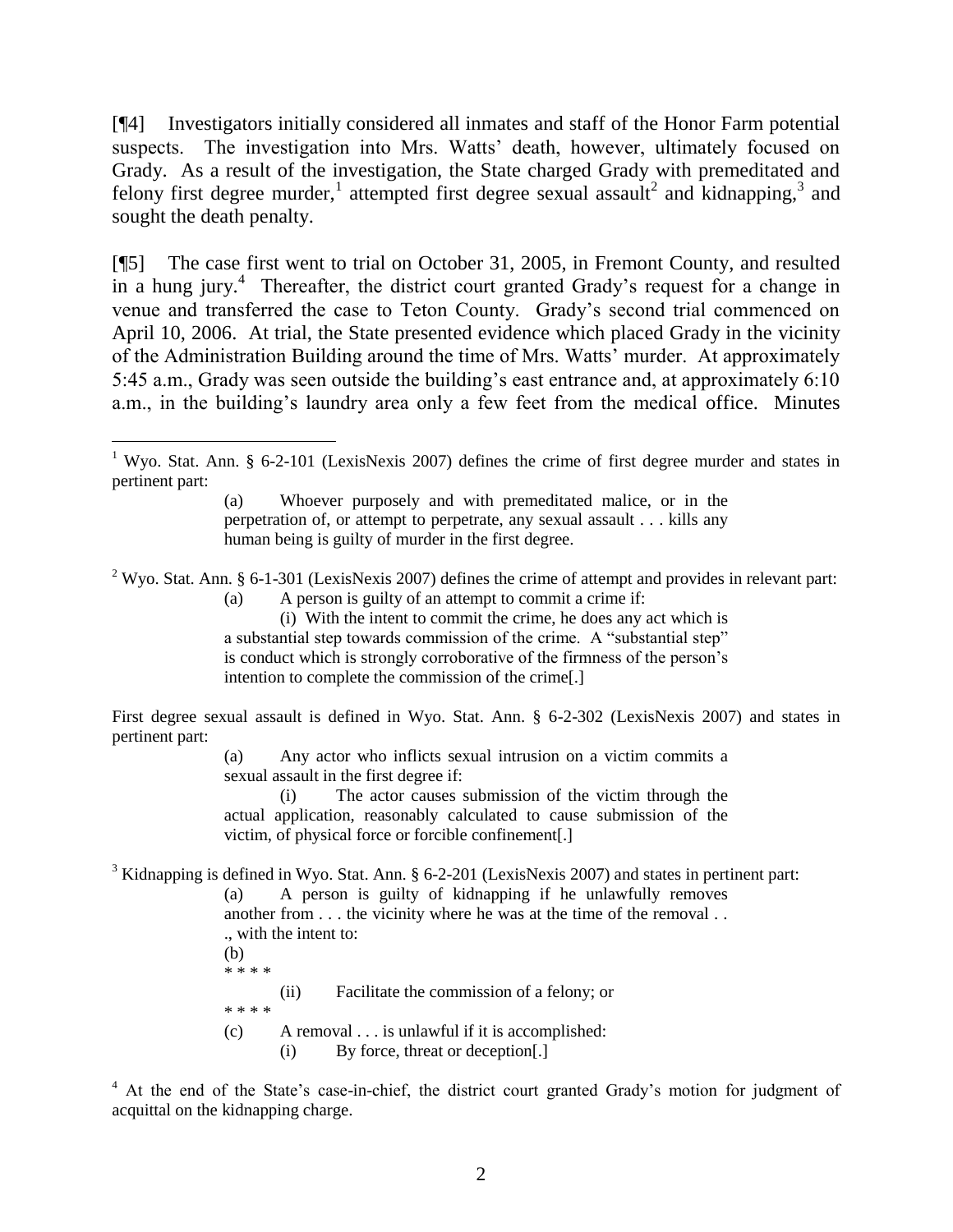later, Grady was, once again, observed outside the east entrance, at which time he seemed hurried, sweaty and pale, and had what appeared to be blood on his nose.

[¶6] The State also presented extensive forensic evidence linking Grady to Mrs. Watts' murder. Mrs. Watts' blood was found on Grady's state-issued blue nylon jacket, which he was seen wearing shortly after the murder and which was later found in his room. Mrs. Watts' DNA was found on a right-handed leather glove recovered from a drainage ditch not far from the Administration Building, and a mixture of Mrs. Watts' DNA and Grady's DNA was found on an identical left-handed glove retrieved from Grady's room. Biological evidence containing a mixture of Mrs. Watts' DNA and Grady's DNA was also found on the jacket Mrs. Watts was wearing at the time of her murder and on the bloody carpet in the dental room. Additionally, evidence consistent with Grady's DNA was found on Mrs. Watts' breasts. Finally, Grady's fingerprints were found on the dental chair that was located next to Mrs. Watts' body.

[¶7] In addition, the State's evidence revealed, among other things: Grady was never treated in the dental office; Grady was at the medical office ten times in the previous two weeks, including the day before the murder, and on several occasions Grady was waiting for Mrs. Watts outside the medical office when she arrived at work; Grady wrote several notes to Mrs. Watts, some of which were sexual in nature; Grady was upset with the nursing staff the day before the murder; there was mud on the floor in Grady's room, as well as inmate Christopher Wohletz's adjoining room and their shared bathroom, which was not there the night before Mrs. Watts' murder; and Grady had recently shaved his goatee and pubic hair.

[¶8] At the conclusion of trial, the jury found Grady guilty on the charged offenses. The jury declined to impose the death penalty on the murder counts and, instead, opted for a sentence of life imprisonment without the possibility of parole. The district court subsequently sentenced Grady to forty to fifty years on the attempted first degree sexual assault conviction and ordered that the life sentence be served consecutively to that sentence. This appeal followed.

[¶9] Additional facts will be set forth in our discussion of the issues raised by Grady.

# **DISCUSSION**

# **A. Exclusion of Alternate Suspect Evidence<sup>5</sup>**

  $<sup>5</sup>$  There are many terms that courts use to describe this type of evidence, including "alternative suspect,"</sup> "alternative perpetrator," "third party suspect," "third party perpetrator," and "third party culpability." Because "alternate suspect" is the term coined by Grady, we will use that term in our discussion of this issue.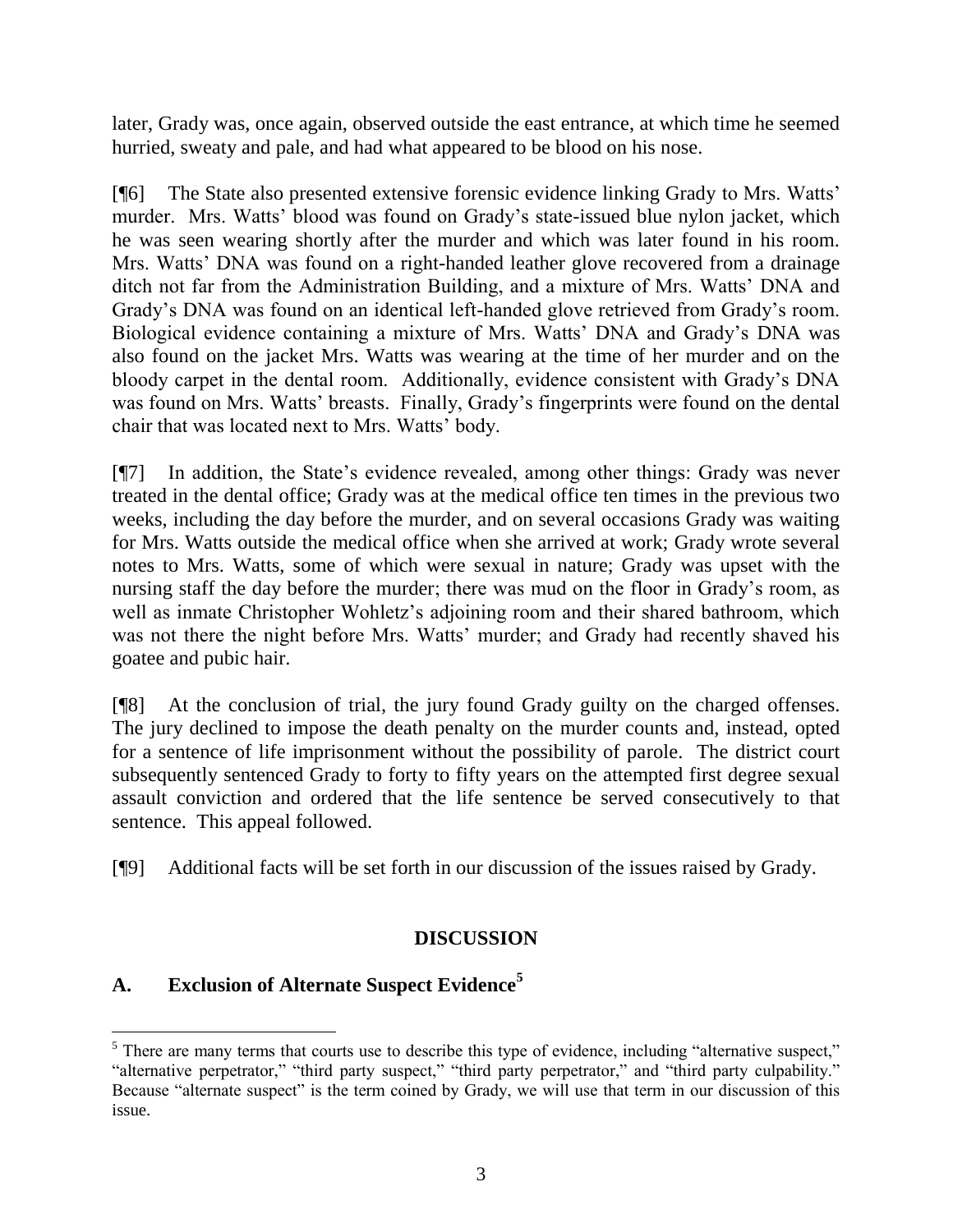[¶10] Prior to Grady's second trial, the State filed a motion to exclude evidence of alternate suspects in the murder of Mrs. Watts until Grady produced an adequate evidentiary basis supporting its admission. The State noted that Grady had indirectly accused inmates Dale Goss, Thomas Bedsaul, Scott Young and Joe Sanchez of murdering Mrs. Watts during his first trial, and that it anticipated Grady would employ the same defense strategy in the second trial. The State asserted that alternate suspect evidence was not admissible unless it established a probative nexus between the alleged suspects and Mrs. Watts' murder. The district court denied the State's motion but ruled it would require Grady to establish at trial a proper foundation for the admission of any proffered alternate suspect evidence under the standard articulated in *United States v. McVeigh*, 153 F.3d  $1166$  ( $10^{th}$  Cir. 1998). The district court stated:

> As a motion in limine, I'm going to deny the State's motion. I don't perceive that the parties are that far apart in what they understand the law to be here. In fact, -- well, they don't disagree as to what the law is, it's just how the Court applies it, I guess, is the central issue. But the quotation from the McVay [sic] case, I think, is appropriate and sets forth the standard.

> In fact, the State cited it in their motion, and they [sic] not only cited it, they [sic] highlighted it. Although there is no doubt that the defendant has the right to attempt to establish his innocence by showing that someone else did the crime, the defendant still must show that is [sic] proffered evidence on the alleged alternative perpetrator is sufficient on its own or in combination with other evidence in the record to show a nexus between the crime charged and the assertive [sic] alternative perpetrator. It is not sufficient for a defendant merely to offer up unsupported speculation that another person may have done the crime. Such speculative claiming intensifies the grave risk of jury confusion, and it invites the jury to render its findings based on [emotion or] prejudice.

> > \* \* \* \*

Again, the way I would anticipate it would happen is that if and when [the] defense starts on a line of questioning along those lines, I'll hear an objection. And we'll resolve it when I hear the objection. And that probably will include a request for an offer of proof, otherwise, -- in other words,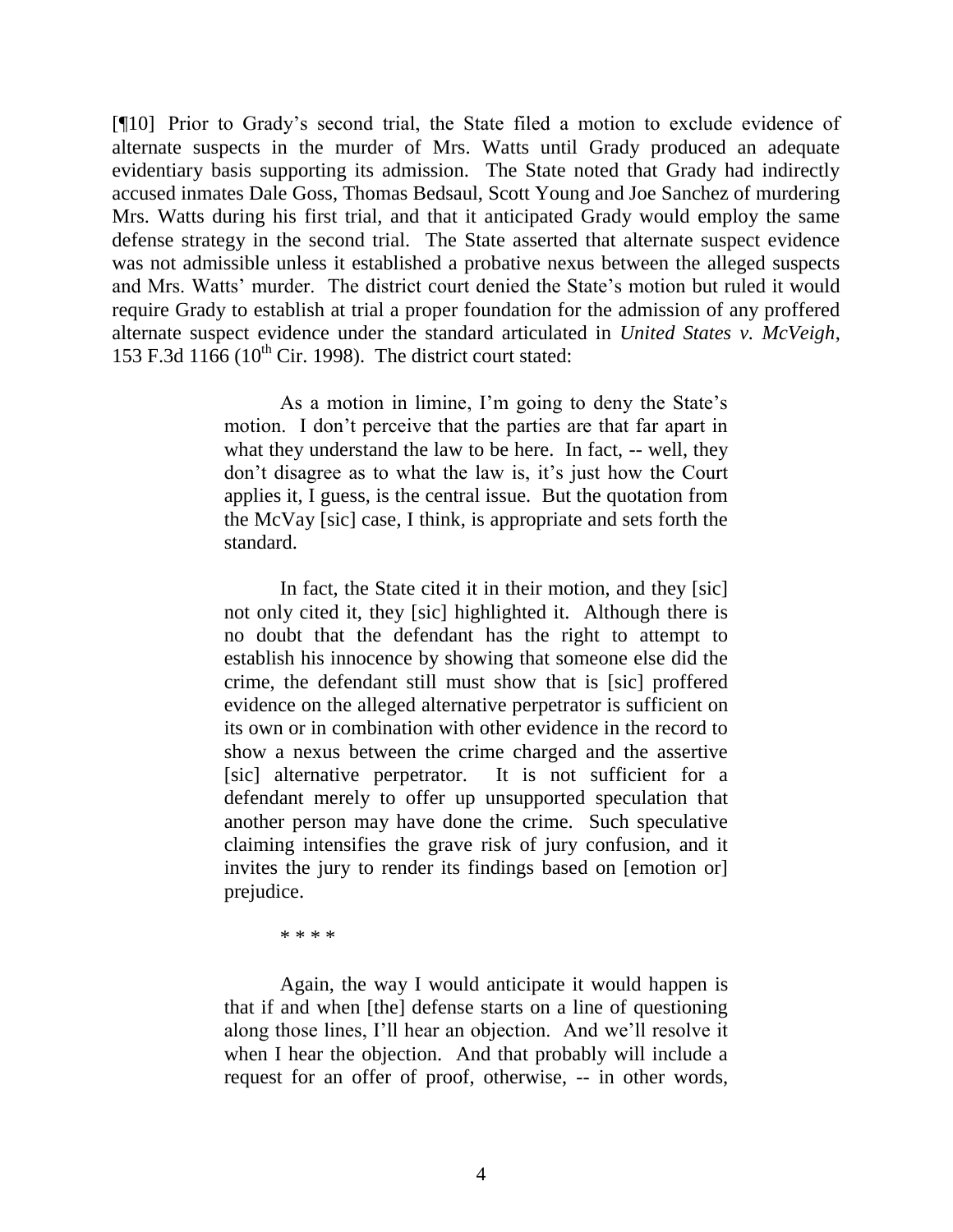there has to be a foundation before you get to the point, and if there's no foundation, then it's not coming in.

[¶11] At trial, and as expected, Grady denied killing Mrs. Watts and sought to introduce evidence that one of the aforementioned inmates, as well as Taylor Kubiak or Cory Warpness, committed the crime. The State objected and, in accordance with its earlier ruling, the district court declined to admit the alternate suspect evidence absent an offer of proof establishing the required nexus between the crime and the alleged alternate suspect. Thereafter, Grady provided an offer of proof which listed the following evidence:

> (1) Inmate Dale Goss: Testimony from Sergeant Davis and Tilton Davis (Wyoming State Crime Lab) that Goss' shoes contained an unknown red substance, and that there was an unknown red substance on the carpet in the medical office. Testimony from Jim Nethercott, a caseworker at the Honor Farm, that Goss suffers from violent blackouts during which he commits crimes. Grady noted that previous testimony indicated Goss was in the vicinity at the time of the murder and that he was mentioned as a possible suspect by several people.

> (2) Inmate Taylor Kubiak: Testimony by Sergeant Davis that Kubiak's DNA was never tested to see if he was a possible contributor to the unidentified DNA found on Mrs. Watts' breasts and the dental office's carpet. Testimony from Kubiak or his caseworker that Kubiak wrote a note in "May or June" that contained lewd, sexual content and was "derogatory to women." Grady noted that previous testimony indicated Mrs. Watts had received notes that contained lewd, sexual content.

> (3) Inmate Scott Young: Testimony from Sergeant Davis that Young was very angry at Mrs. Watts the night before the murder about a write-up and his whereabouts at the time of the murder could not be verified. Photographs depicting scrapes on Young's arms after the murder. Grady noted that previous testimony showed that Young was still ranting and raving about Mrs. Watts at eleven o'clock that night, a mere seven hours before she was killed, and that several inmates and staff members mentioned him as a possible suspect.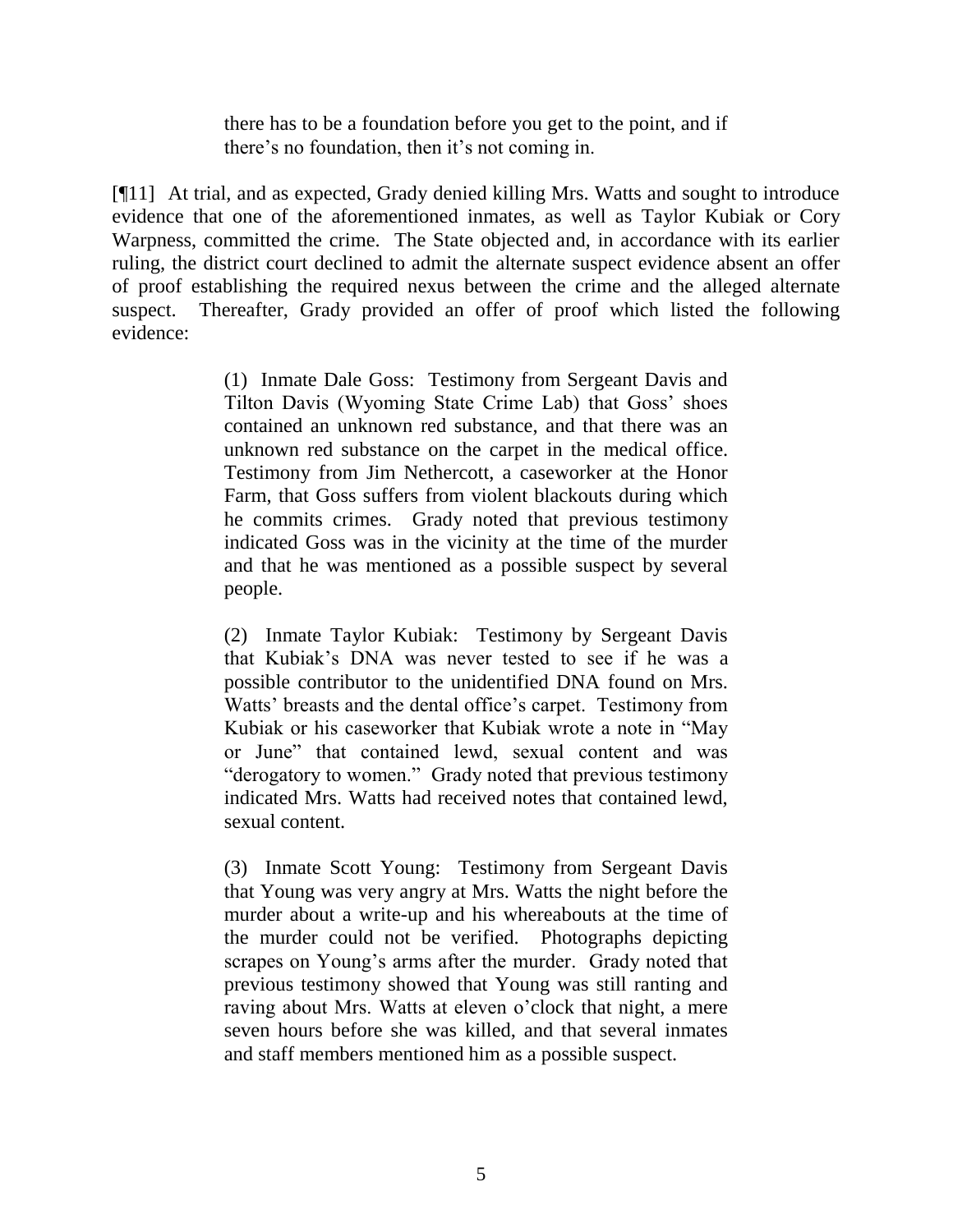(4) Inmate Joseph Sanchez: Testimony from Leah Hornecker that Mrs. Watts was afraid of an inmate matching Sanchez's description who had told Watts, "I had better never catch you alone." Testimony from Correctional Officer Patty Davis that Sanchez had a bubble pack of medicine in his room and had made comments about it the day after the murder. Grady noted that previous testimony indicated that Sanchez, who worked at the mushroom farm, may have been missing from the farm transport bus around the time of the murder.

The district court ruled admissible the alternate suspect evidence pertaining to inmate Young. The district court, however, determined that Grady's offer of proof was insufficient to establish the requisite nexus to allow the evidence regarding Goss, Kubiak, and Sanchez to be presented to the jury.

[¶12] Grady contends the district court deprived him of his constitutional right to present a complete defense when it prohibited him from introducing evidence implicating Goss, Kubiak, and Sanchez in Mrs. Watts' murder.<sup>6</sup> Generally, we review the district court's evidentiary ruling for an abuse of discretion. To the extent Grady's claim involves a constitutional issue, we review it *de novo*. *Hannon v. State*, 2004 WY 8, ¶13, 84 P.3d 320, 328 (Wyo. 2004).

[¶13] Our recent decision in *Bush v. State*, 2008 WY 108, 193 P.3d 203 (Wyo. 2008) controls our resolution of this issue. In *Bush*, the defendant was charged with first degree murder in connection with the disappearance of his wife. At trial, the defendant sought to introduce evidence implicating his brother in the wife's disappearance. The district court disallowed the evidence. In affirming the district court's decision, we held that a defendant's proffered alternate suspect evidence must demonstrate a direct nexus between the alternate suspect and the crime charged to be admissible. *Id*., ¶ 62, 193 P.3d at 218. If the proffered evidence does not sufficiently connect the alternate suspect to the crime, as, for example, where the evidence is speculative and does nothing more than raise a suspicion, the evidence may properly be excluded. *Id*., ¶¶ 68-69, 193 P.3d at 220. In *Bush*, we held that the defendant's proffered evidence was properly excluded because it failed to establish the requisite link between the brother and the crime charged.

[¶14] In light of *Bush*, we now consider the evidence Grady sought to have admitted to show that Goss, Kubiak or Sanchez committed the murder. The proffered evidence concerning Goss merely showed that he had a red substance on his shoes and suffered

<sup>&</sup>lt;sup>6</sup> Grady also asserts error in the exclusion of certain evidence involving inmates Thomas Bedsaul and Cory Warpness. That evidence, however, was not addressed in Grady's offer of proof in the district court and, consequently, we will not consider it on appeal.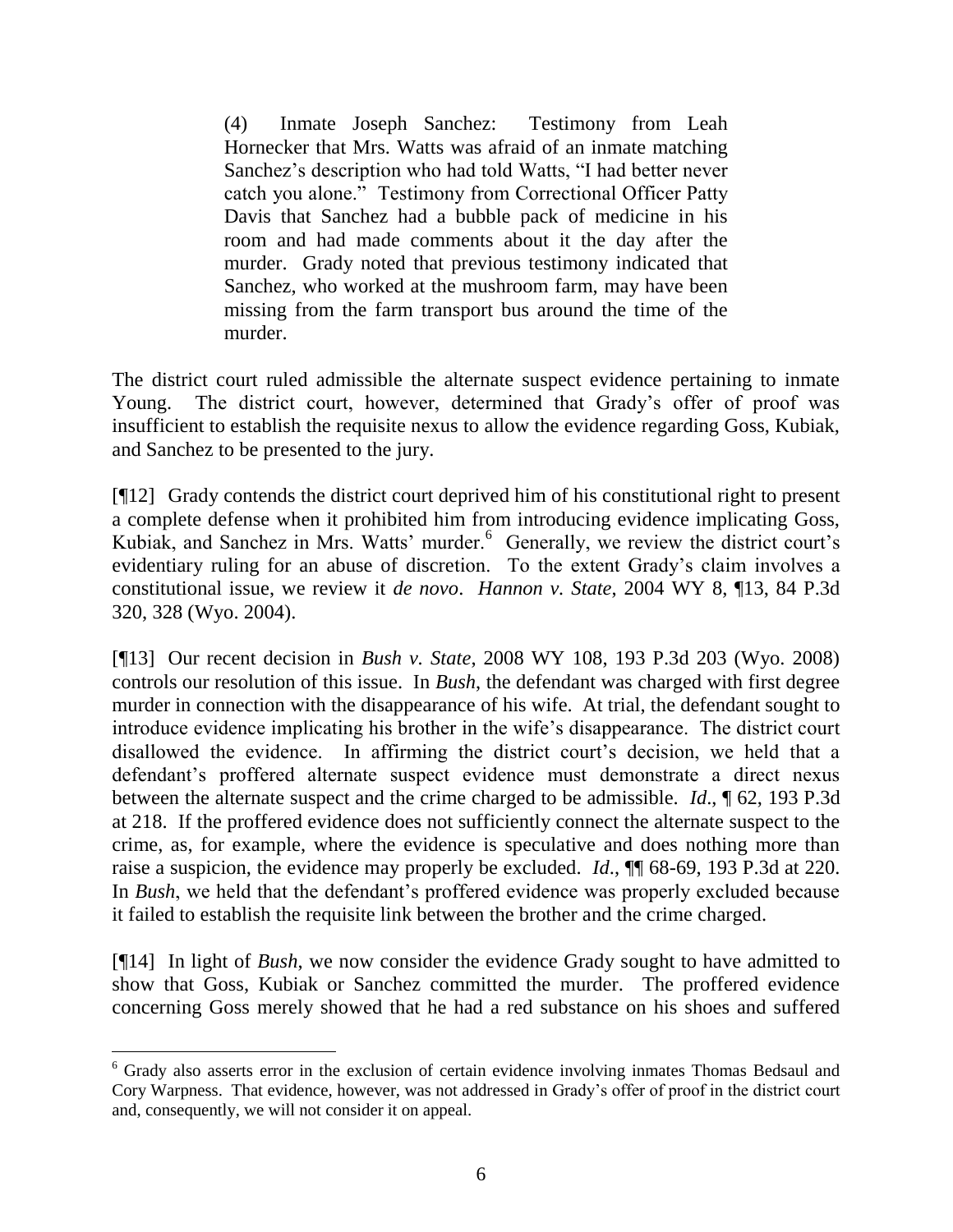from violent blackouts. There was no evidence that the red substance was the same substance that was discovered in the medical office, nor was there any evidence indicating Goss was under the influence of a violent blackout on the morning of the murder. In this latter regard, there was no evidence indicating the frequency of Goss' blackouts or when they occurred in relation to Mrs. Watts' murder. In essence, this proffered evidence was purely speculative and did not link Goss to the crime charged. The district court, therefore, did not err in excluding this evidence.

[¶15] The proffered testimony concerning the absence of DNA testing on Kubiak was apparently intended to show that Kubiak might have been the contributor of some unidentified DNA found on Mrs. Watts' breasts and the dental carpet. The obvious problem with this proffered evidence is that it did nothing to connect Kubiak to the murder. Furthermore, the fact that Kubiak penned a letter derogatory to women in May or June did nothing more than raise a suspicion that Kubiak might have written the sexually oriented notes previously received by Mrs. Watts. It did not, standing alone, establish a nexus between Kubiak and the crime. We conclude the district court properly excluded this evidence.

[¶16] The same can be said about the testimony concerning Sanchez. At most, it indicated that Sanchez may or may not have been on the mushroom farm transport bus on the morning of the murder, he possessed a bubble pack of medicine, and that Mrs. Watts feared an inmate matching his description. Furthermore, there was no evidence when the inmate matching Sanchez's description made the alleged threatening comments to Mrs. Watts. This evidence did not provide a connection between Sanchez and the crime charged and, consequently, it was properly excluded.

[¶17] As a final matter, Grady contends the district court violated his right to present a defense when it prohibited testimony concerning statements made by Scott Young the night before the murder.<sup>7</sup> The district court excluded the statements on relevancy and hearsay grounds. Grady presents no argument challenging the legality of the district court's ruling, but merely asserts the statements should have been allowed as alternate suspect evidence. As we noted in *Bush*, a defendant "may introduce any *legal* evidence tending to prove that another person may have committed the crime in which the defendant is charged. Legal evidence is evidence that would be admissible at trial." *Bush*, ¶ 71, 193 P.3d at 220 (emphasis in original). Absent a showing that the statements were legally admissible, we cannot conclude the district court erred in excluding them.

l

 $<sup>7</sup>$  The introduction of this testimony was sought before Grady made his offer of proof on admissibility of</sup> alternate suspect evidence.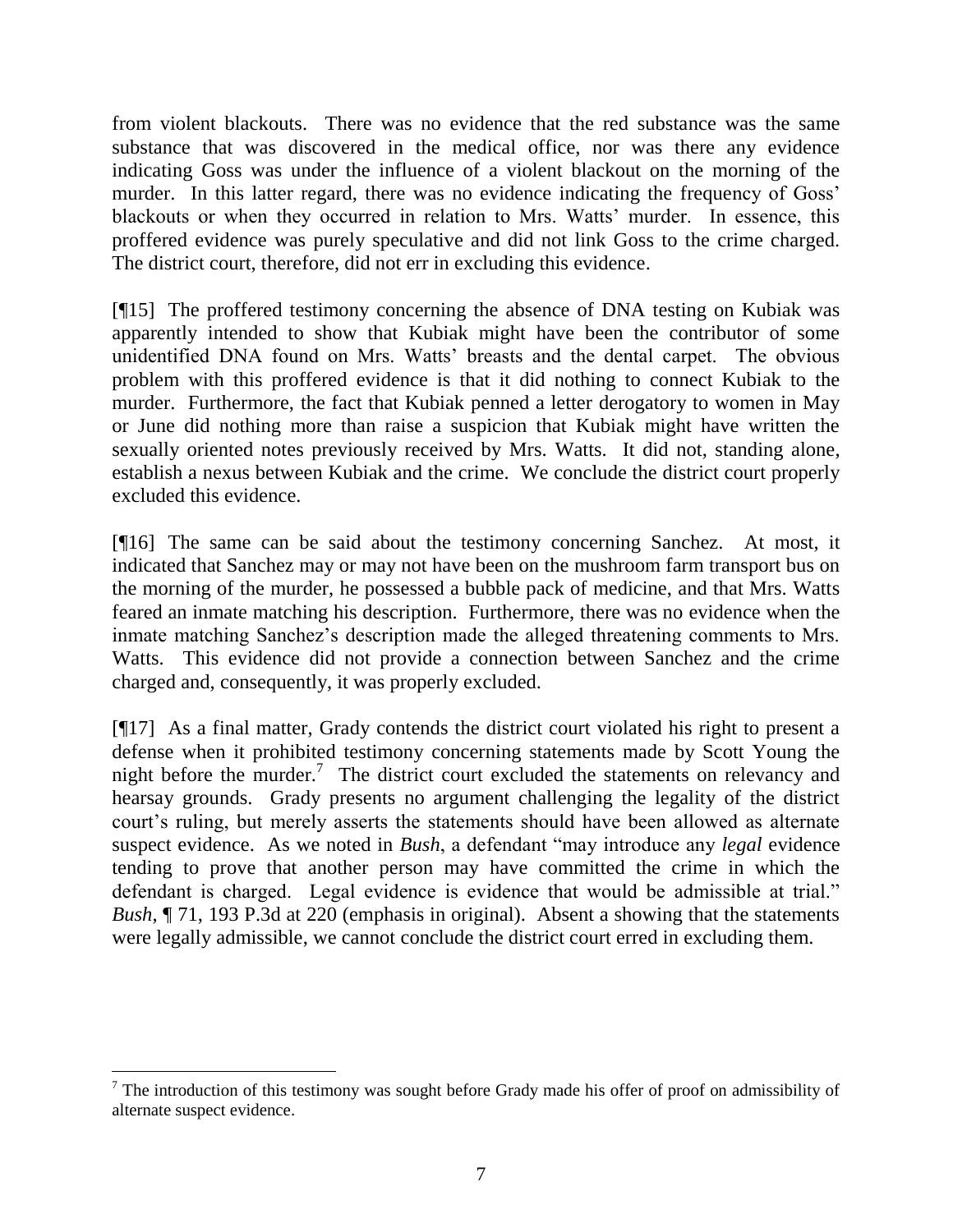### **B. Denial of Motion for Continuance**

[¶18] We have consistently held that the grant or denial of a motion for continuance is a discretionary ruling of the district court and, unless a clear showing of an abuse of discretion resulting in manifest injustice has been shown by the challenging party, we will not disturb that ruling. *Sincock v. State*, 2003 WY 115, ¶ 25, 76 P.3d 323, 333-34 (Wyo. 2003); *Clearwater v. State*, 2 P.3d 548, 553 (Wyo. 2000). The determination of whether the district court abused its discretion in refusing to grant a continuance is highly dependant upon the facts and circumstances of the individual case. *Sincock*, ¶ 25, 76 P.3d at 333. On review, our primary consideration is the reasonableness of the district court's decision. *Id*.

[¶19] On April 13, three days after the commencement of trial, the State provided Grady with a report compiled by the Wyoming Department of Corrections (DOC) concerning DOC's internal investigation at the Honor Farm. Attached to that report was the personal journal of Correctional Officer Hal Shine, who was on duty the morning of Mrs. Watts' murder. Some of the journal entries, which were written in early 2005, entailed Shine's observations of Mrs. Watts' nude body shortly after the murder.

[¶20] On April 17, Grady filed a notice, pursuant to Wyo. Stat. Ann. § 6-2-312  $(LexisNexis 2007)$ ,<sup>8</sup> of his intention to introduce the journal at trial. During a hearing on April 19, Grady claimed the journal entries suggested Shine was obsessed with Mrs. Watts and was stalking her, which made him a viable suspect in her murder. Grady contended that the State's late disclosure of Shine's journal, which he maintained violated the district court's discovery order, precluded him from adequately investigating the journal entries and Shine's possible connection to Mrs. Watts' murder.<sup>9</sup> Grady, therefore, orally moved for a continuance of trial, which the State opposed.<sup>10</sup> The State disputed any discovery violation, noting it had received Shine's journal on April 13, the same day it was provided to Grady. The State also disputed the relevancy of Shine's journal, and pointed out the lack of a probative nexus between Shine and Mrs. Watts' murder.

[¶21] Noting relevancy concerns, the district court took the matter under advisement. The next morning, after allowing further argument, the district court denied Grady's request for continuance, stating:

<sup>&</sup>lt;sup>8</sup> This statutory provision, commonly referred to as the "Rape Shield Law," sets forth a specific procedure that must be followed if "evidence of the prior sexual conduct of the victim, reputation evidence or opinion evidence as to the character of the victim" is intended to be offered in a prosecution involving a sexual assault offense. Grady disputed the applicability of § 6-2-312 to the admissibility of the journal evidence and filed the notice simply as a cautionary measure.

<sup>&</sup>lt;sup>9</sup> Grady noted that the defense investigator had been investigating the matter, an expert had been reviewing the journals, and that he was "having Mr. Shine flown up."

 $10$  A written motion for a continuance was filed later that day.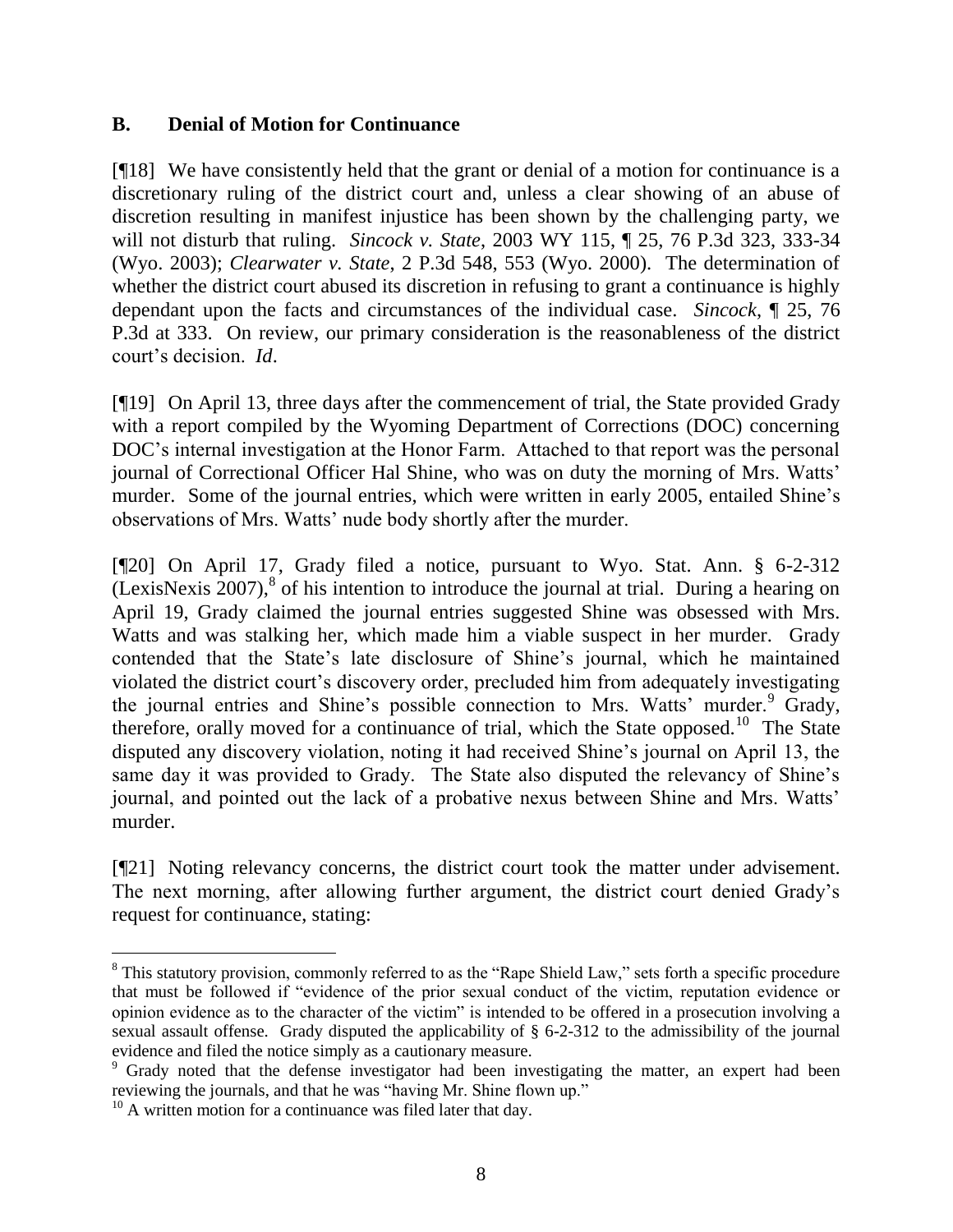All right. I've read the defendant's motion and the addendums and the journals, and I also took time to review Mr. Shine's testimony, actually, from the previous proceedings in this matter. It's information that is interesting, to say the least, but I don't think it's such that it would require the Court to continue this matter. And so I'm going to deny the defendant's motion to continue at this time.

[¶22] The only legal argument presented by Grady on appeal is that a continuance should have been granted because the State violated the district court's discovery order pertaining to an investigation by DOC at the Honor Farm. The procedural facts of this case, however, reveal no such violation. Originally, the district court set a discovery completion date on this issue of March 10, 2006. However, it was known at the time the discovery order was entered that the investigation was ongoing, which suggested documents might continue to be generated after March 10. In its oral pronouncement accompanying the discovery order, the district court specifically addressed the issue of documents from the investigation stating it hoped the documents could be produced on time but "if it can't be done by then, we'll deal with that when that occurs."

[¶23] The issue was revisited at a hearing on April 5, 2006, on Grady's motion to compel production of DOC investigative documents. Such documents had been trickling in but Grady suspected more was out there and was frustrated by the length of time it was taking DOC to complete its investigations and produce final reports. The prosecutor assured the district court he was turning over documents as soon as they were received, which Grady did not contest. The prosecutor also put on a DOC investigator who testified regarding the status of all ongoing investigations and that all available documents had been produced. The end result was a continuance of the status quo. The district court reminded the prosecutor of his continuing duty of production and to produce the investigative documents as they became available. The prosecutor subsequently provided to Grady the journal in question the same day he received it, thereby complying with the discovery orders of the district court.

[¶24] The real question, which Grady obliquely refers to on appeal (and argued below), is whether the information in the journal was of such significance as to warrant a continuance after the trial had begun. As noted above, the district court concluded the newly produced information was not sufficiently relevant to necessitate an immediate continuance under the circumstances. We have reviewed the same documents and find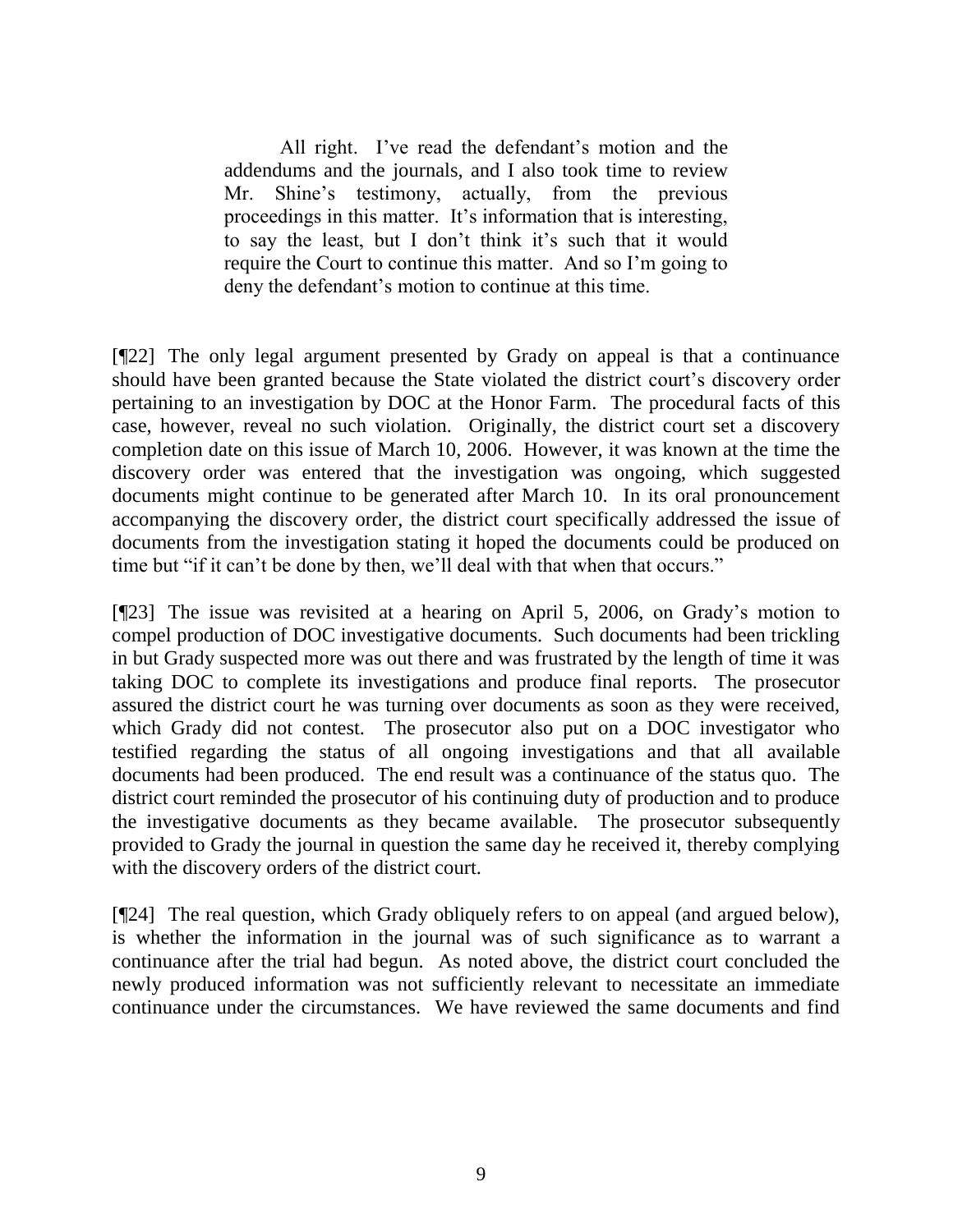the district court did not abuse its discretion in so ruling. The information on its face has only prurient interest. It is too speculative to merit a continuance of the trial. $^{11}$ 

# **C. Lost Evidence**

l

[¶25] On March 8, 2006, the State notified defense counsel about a letter it received from Mr. Watts, the victim's husband, near the end of Grady's first trial, which the State had since misplaced. The letter was reportedly written by Mrs. Watts' former boyfriend with whom she had an affair ten to fifteen years earlier, and whom Mr. Watts had told law enforcement about during a June 7, 2004, interview. The State also informed defense counsel that the Wyoming State Crime Lab had analyzed the letter shortly after its receipt and concluded that Grady was not the letter's author.

[¶26] Asserting that the letter was exculpatory evidence and material to his defense, Grady thereafter moved to dismiss with prejudice the criminal action against him on due process grounds, citing *Arizona v. Youngblood*, 488 U.S. 51, 109 S.Ct. 333, 102 L.Ed.2d 281 (1988), and *California v. Trombetta*, 467 U.S. 479, 104 S.Ct. 2528, 81 L.Ed.2d 413 (1984). The State naturally opposed the motion, arguing that Grady's due process claim could not be sustained under either *Youngblood* or *Trombetta*. In support of its argument, the State attached the affidavit of Mr. Watts, which states in relevant part:

> 2. Near the end of the last trial in State v. Grady, following the testimony about the notes found in Tammy Watts' purse, I went home and started looking for other notes.

> 3. I found a folded piece of paper that [sic] the bottom of a jewelry box that we both used. I opened the folded paper, discovered it was a letter, and read the letter.

> 4. I remember seeing the folded piece of paper in the bottom of the jewelry box many time[s] in the past and it was not hidden in any way.

> 5. After reading the letter, I was sure that Tammy Watts had showed it to me and that I had read it in the past. While I do not remember the content of the letter, the letter was clearly from someone with whom Tammy Watts was engaged in an intimate relationship. The letter was in no way threatening or sinister, but rather friendly.

 $11$  Grady was, of course, free to continue his investigation and renew his motion for a continuance if he found information more concretely tying Shine to Watts' murder.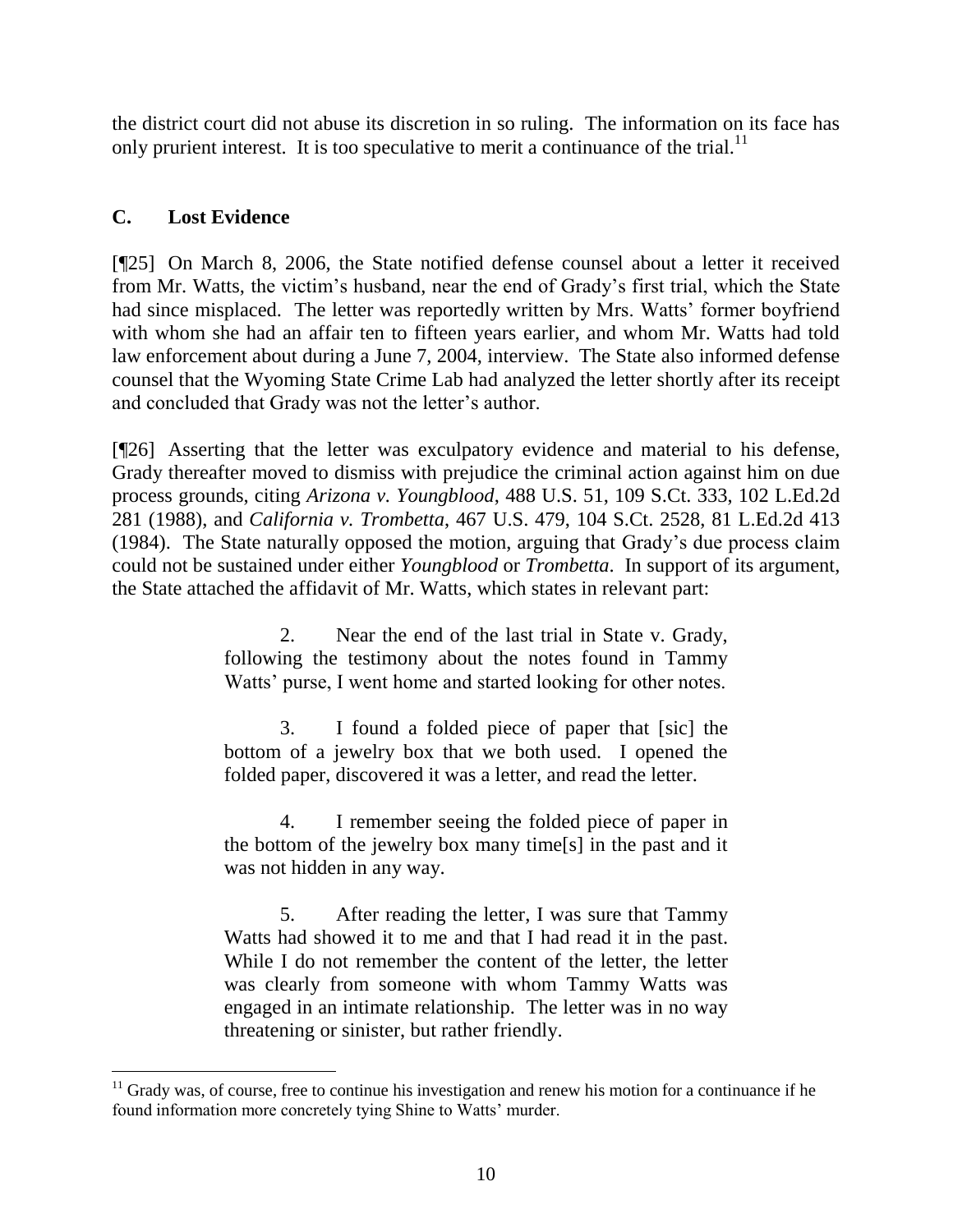6. I could not, however, remember exactly when in the past that I had read the letter.

7. The next morning, I gave the letter to Ed Newell and told him that I was sure that the letter was from a past a [sic] affair, which I knew occurred some 10 or 15 years earlier and that I was sure that I had read the letter sometime in the past. However, I thought I should give it to Ed Newell to make sure that the letter was what I thought it was and not something important.

8. I witnessed the State Crime Lab Handwriting Expert examine the letter and very quickly determine it had not been written by Floyd Grady.

9. I was sure then and I am sure now that the letter was from the boyfriend from the long ago extra-marital affair.

10. I do not know what happened to the letter after that.

11. I definitely remember reading the letter in the past and I also remember telling law enforcement about the old affair.

The State also attached a copy of the June 7, 2004, investigation report reflecting Mr. Watts' statements to law enforcement about Mrs. Watts' earlier affair.

[¶27] At the ensuing motion hearing, the prosecutor explained why he had not notified the defense about the letter's existence during the first trial. He also explained what he believed happened to the letter and the steps taken to locate it.

> Well, Your Honor, as to the why the letter wasn't turned over, it just didn't seem like it mattered. It was evidence of a 15-year-old relationship. It just didn't seem like it mattered. As to what happened to it, -- and let me expand on that a little bit. That's the information that we had. It was from a 15-year-old relationship or a 10-year-old relationship or something like that. And we had Richard Crivello say, the defendant didn't write it. We had it tested to determine whether it was exculpatory. As I point out in the brief, you know, tone of letter, the familiar tone, how did Lee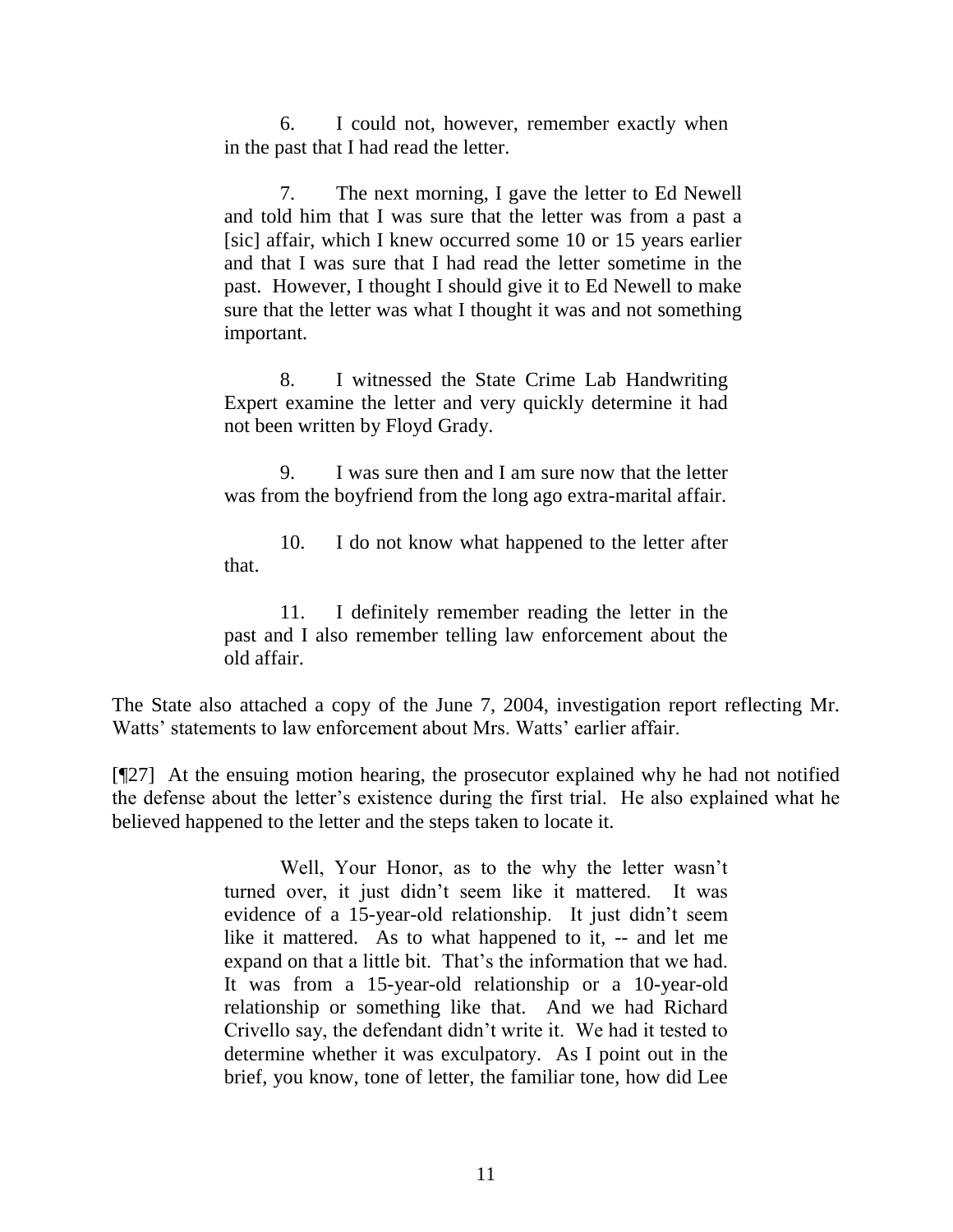Watts describe it -- it was obvious somebody was involved in an intimate relationship with his wife.

If the defendant had written it, it would have been exculpatory, and that's why we had it tested. It's turned out it was exactly what we thought it was. We didn't have any reason to think it wasn't what we were told it was and that is that it was evidence of a 15-year-old relationship. So it just didn't seem important. We were on the third or fourth day of the trial. Hadn't heard a word about the old affair that they already knew about. Your Honor, it just did not seem important.

In hindsight, I wish I would have just given them the letter, but what happened to it, I have no earthly idea. There are -- I don't know how many thousands of pages of documents, trial transcripts, witness interviews, cassette tapes, attorney's notes, I mean, it's just -- it's a lot of information, and I don't know what happened to it. I remember seeing it sitting down there after the trial, after that, I don't know. I honestly don't know.

\* \* \* \*

I myself have gone through the files in our office. I also had Detective Saunders go through whatever he has in his offices, including the evidence that he's got over there. He says it wasn't there. Detective Murphy from RPD and it might have been Detective Saunders and I went through the stuff in the County Attorney's office again, and we still can't find it. You know, unless there's a stash of documents out there that I'm unaware of, which I don't think that there is, we've looked everywhere. Everywhere -- you know, everywhere that has anything to do with Grady. You know, if it got stuck in -- I mean, that's what I think happened is it probably got misfiled. It got stuck in some random file or slipped in the crack of some box or something. That's what I think happened, but I don't know that, so I'm not going to represent that to the Court. But we've gone through everything that has anything to do with this case.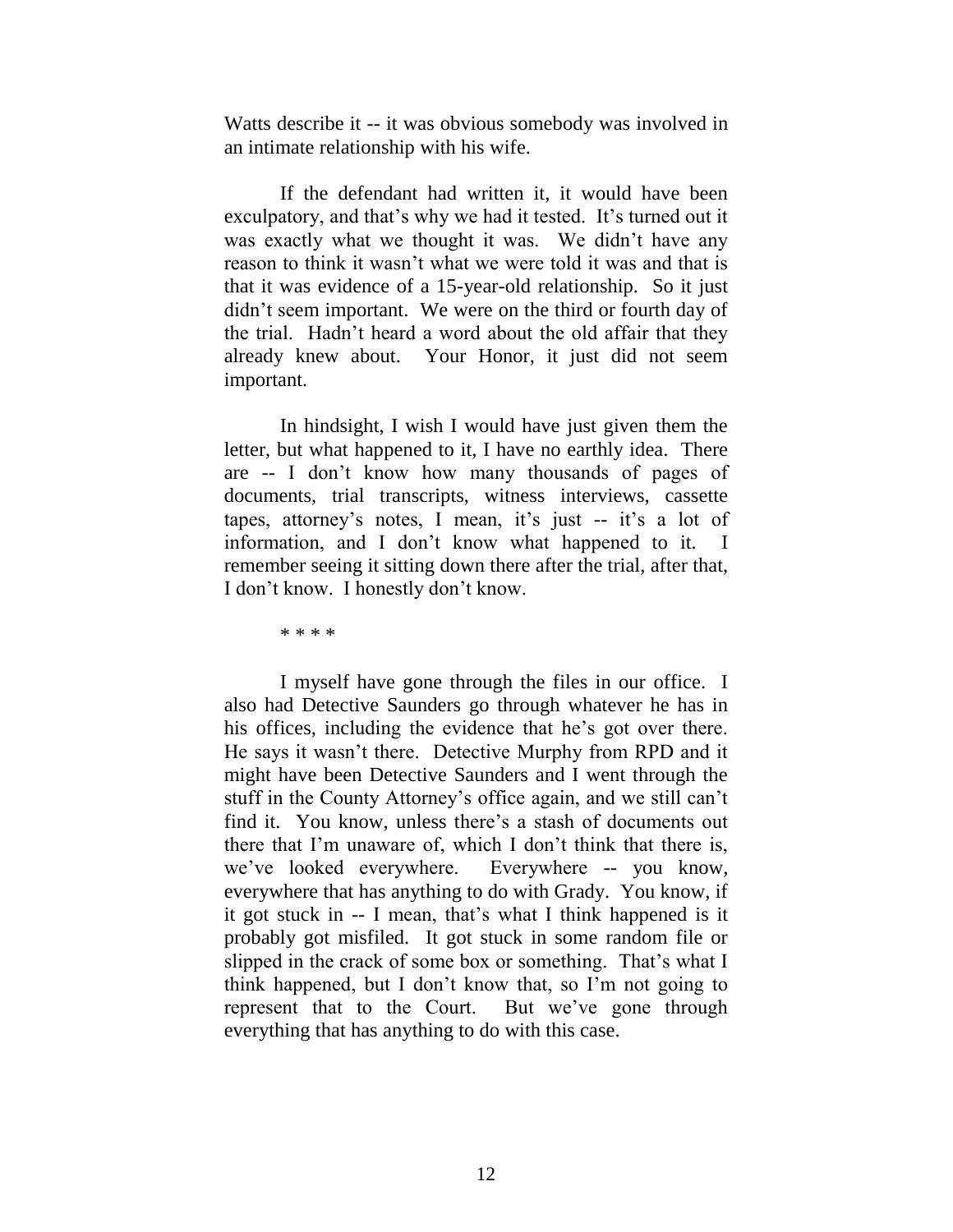[¶28] At the conclusion of the hearing, the district court denied Grady's motion to dismiss, concluding that Grady had not established a due process violation under the tests articulated in *Trombetta* and *Youngblood*. 12 The district court found that the letter had no apparent exculpatory value and that it was collateral evidence not directly relevant to the case. The court also determined, based on counsel's representations, that there was no evidence of bad faith on the part of the State.

[¶29] On appeal, and without directly challenging the district court's ruling, Grady once again claims his constitutional due process rights were violated when the State, in bad faith, lost what he alleges to be potentially exculpatory evidence. According to Grady, the letter may have been "favorable to the defense in cross-examining the investigators or adducing evidence that Ms. Watts was having an extramarital affair with another person at the Honor Farm." Grady also alleges the State knew the potential value of the letter to his defense and intentionally lost it in order to gain a tactical advantage. We review Grady's constitutional claim *de novo* and afford no deference to the district court's legal determination. *Wilkening v. State*, 2007 WY 187, ¶ 6, 172 P.3d 385, 386 (Wyo. 2007); *Hannon*, ¶ 11, 84 P.3d at 328.

[¶30] In *California v. Trombetta*, the United States Supreme Court held that the Due Process Clause does not require law enforcement agencies to preserve breath samples in order to introduce the results of breath-analysis tests at trial. *Trombetta*, 467 U.S. at 491, 104 S.Ct. at 2535. In doing so, the Court noted the officers were acting in good faith and in accord with their normal practice. *Id*. at 488, 104 S.Ct. at 2533. The Court concluded that whatever duty the Due Process Clause imposes on the government to preserve evidence, it is "limited to evidence that might be expected to play a significant role in the suspect's defense." *Id*. at 488, 104 S.Ct. at 2534. Under *Trombetta*, the government violates due process when it destroys evidence (1) whose exculpatory value is apparent before its destruction and (2) is "of such a nature that the defendant would be unable to obtain comparable evidence by other reasonably available means." *Id*. at 489, 104 S.Ct. at 2534.

[¶31] In *Arizona v. Youngblood*, the Supreme Court extended *Trombetta*, holding that where the government fails to preserve "evidentiary material of which no more can be said than it could have been subjected to tests, the results of which might have exonerated the defendant," no due process violation occurs unless the defendant demonstrates the government acted in bad faith. *Youngblood*, 488 U.S. at 57, 109 S.Ct. at 337. To establish a due process violation under *Youngblood* based on the government's failure to preserve evidence, the defendant must show (1) the evidence was "potentially useful" and (2) the government acted in bad faith. *Id*. at 58, 109 S.Ct. at 337. The inquiry into bad

 $12$  Neither party presented any witnesses during the hearing. The district court based its decision on counsel's arguments, its knowledge of the case and the evidence presented during the first trial, and the contents of Mr. Watts' affidavit as well as the June 7, 2004, investigation report.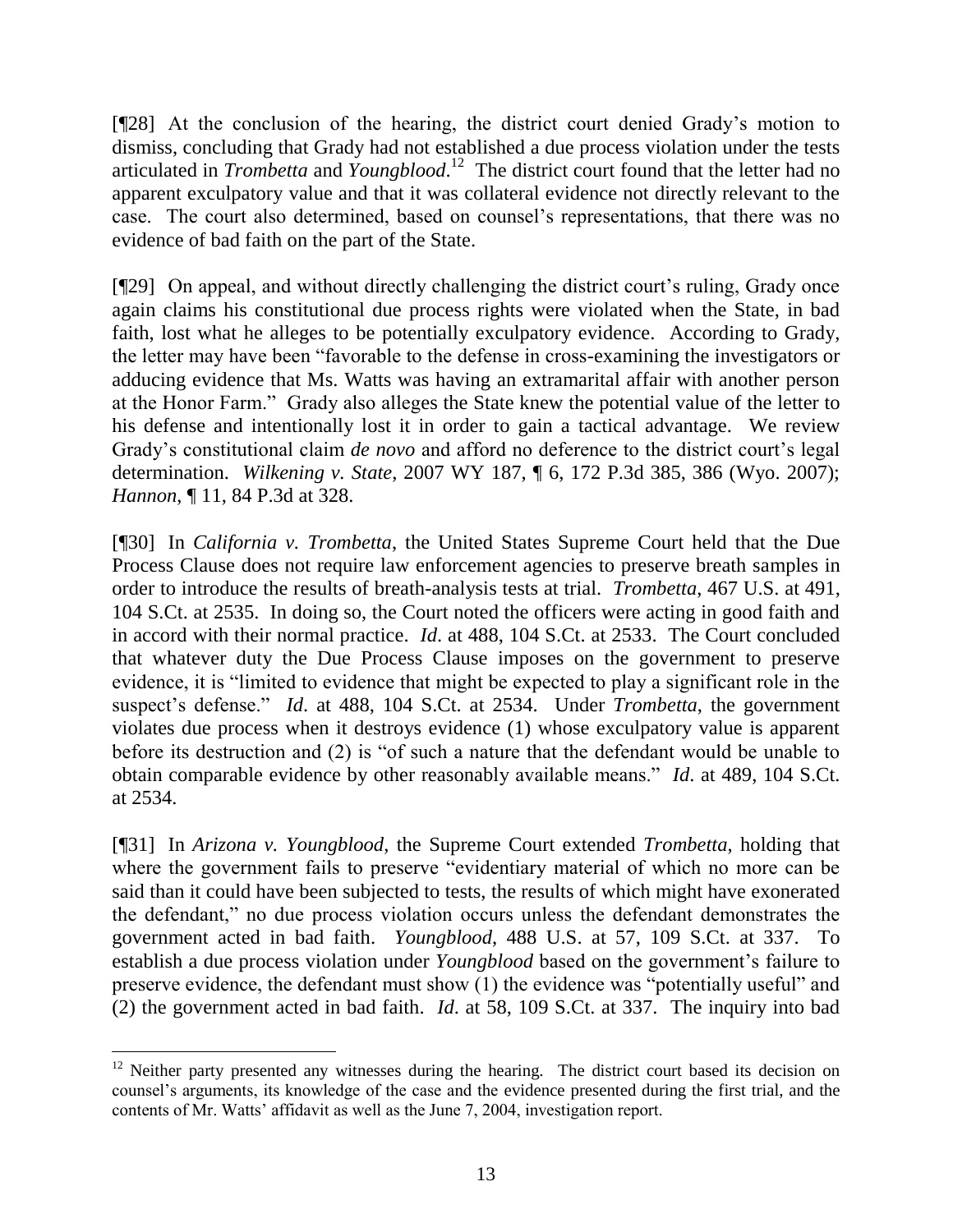faith "must necessarily turn on the [government's] knowledge of the exculpatory value of the evidence at the time it was lost or destroyed." *Id*. at 56 n.\*, 109 S.Ct. at 336 n.\*.

[¶32] In this case, Grady's appellate argument relies solely on the *Youngblood* test. Consequently, our focus is on whether Grady has carried his burden of demonstrating that the letter could have been beneficial to his defense and whether the State acted in bad faith in losing it. After a careful review of the record, we must answer both questions in the negative.

[¶33] On the first prong of the *Youngblood* test, Grady offers only speculation that the letter had "potential value to the defense" and a feigned suggestion it was written by someone connected with the Honor Farm. Grady's argument ignores the fact, which he has never disputed, that the letter was written ten to fifteen years before Mrs. Watts' murder. Nothing in the record suggests that the identity of the letter's author could have been derived from the letter's contents, much less that the author was in some manner associated with Mrs. Watts or the Honor Farm at the time of the murder. Nor is there anything in the record indicating the letter would have provided Grady with any information beyond that which he had received from the June 7, 2004, reported interview of Mr. Watts, a copy of which he received before the first trial. Given the record in this case, we cannot reasonably conclude the letter would have benefited Grady's defense to the extent it might have exonerated him on the criminal charges. *Youngblood*, 488 U.S. at 57, 109 S.Ct. at 337.

[¶34] Moreover, we find no evidence in the record that the State acted in bad faith when it failed to preserve the letter. Grady's contention to the contrary lacks any foundation other than his naked allegation that the State intentionally lost the letter to gain a tactical advantage. As the district court determined, the State provided a reasonable and innocent explanation for what happened to the letter. While we do not condone the State's actions in this case, there is simply no evidence the loss of the letter was anything other than a byproduct of the State's negligence. Mere negligence on the part of the State does not equate to bad faith. *Youngblood*, 488 U.S. at 58, 109 S.Ct. at 337-38. In sum, we are satisfied from our review of the record that the State's failure to make the letter available to Grady did not violate his right to due process.

## **D. Prosecutorial Misconduct**

[¶35] Grady's final contention of error alleges several instances of prosecutorial misconduct during closing arguments, which he claims mandate reversal of his convictions. Allegations of prosecutorial misconduct are settled by reference to the entire record and "hinge on whether a defendant's case has been so prejudiced as to constitute denial of a fair trial." *Mazurek v. State*, 10 P.3d 531, 542 (Wyo. 2000); *see also Lafond v. State*, 2004 WY 51, ¶ 15, 89 P.3d 324, 329 (Wyo. 2004). To the extent Grady did not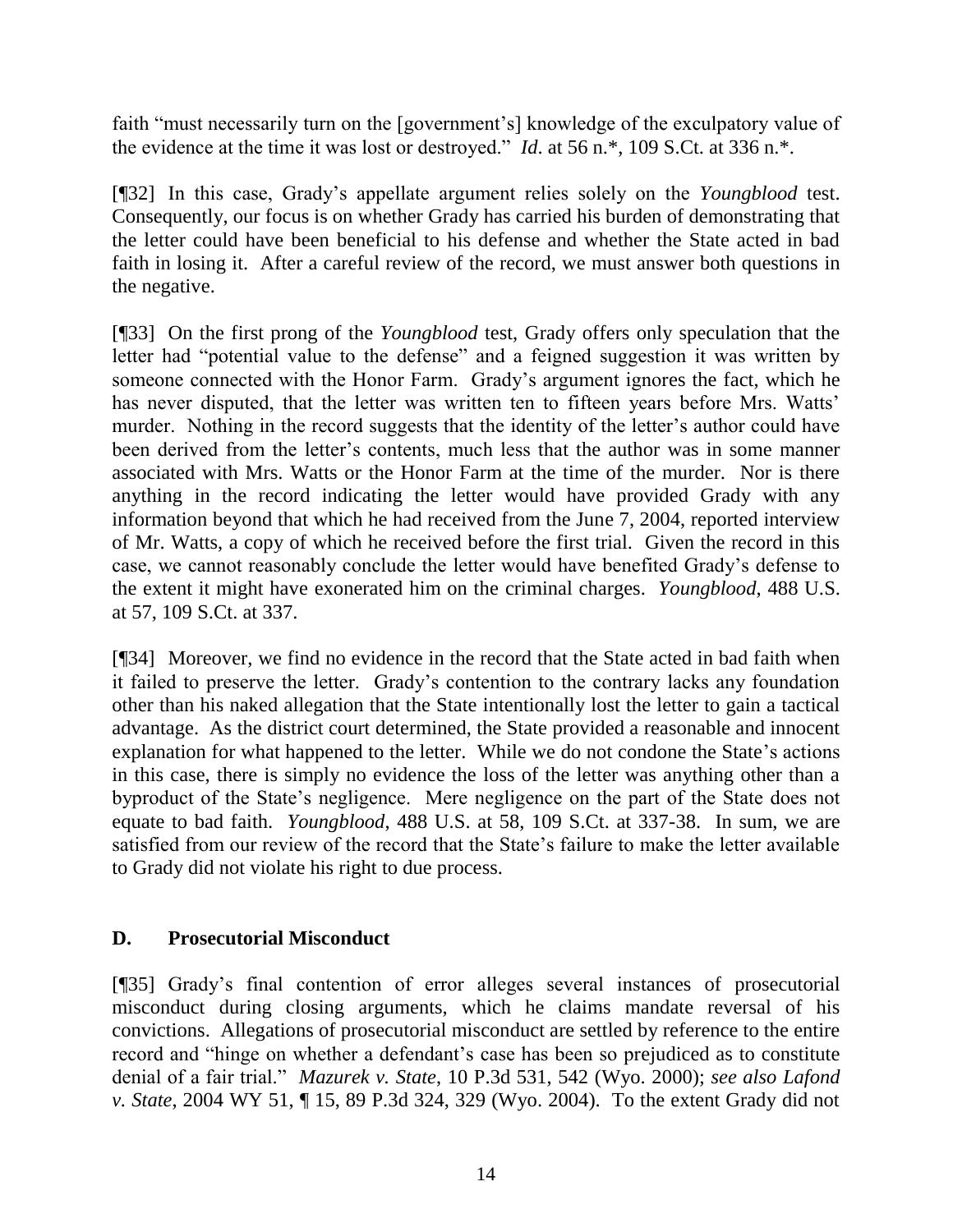object at trial to the alleged instances of misconduct, it is incumbent upon him to demonstrate plain error, which demands: (1) the record clearly reflect the incident alleged as error; (2) Grady demonstrate the error violated an unequivocal rule of law in a clear and obvious, not merely arguable, way; and (3) Grady prove the error adversely affected a substantial right resulting in material prejudice to him.<sup>13</sup> *Callen v. State*, 2008 WY 107, ¶ 20, 192 P.3d 137, 145 (Wyo. 2008); *Talley v. State*, 2007 WY 37, ¶ 9, 153 P.3d 256, 260 (Wyo. 2007). To satisfy the prejudice prong, Grady must demonstrate a reasonable possibility that the outcome of his trial would have been more favorable to him absent the alleged misconduct. *Callen*, ¶ 20, 192 P.3d at 145.

[¶36] Grady's first allegation of prosecutorial misconduct is directed at the following highlighted statements made by the prosecutors during closing argument and rebuttal closing argument in the guilt phase portion of the trial, which we have set forth in context (emphasis added):

> Instruction five provides you with some guidelines that you need and of interest in the following passage: In deciding any questions before you in this case, you should be governed solely by the evidence. You should not indulge in conjecture or speculation unsupported by the evidence. However, you may consider the evidence presented to you and the reasonable inferences and conclusions which may be drawn from the evidence in light of your knowledge, observation, and experience in the affairs of life. So you should look at the evidence presented, of course, and, of course, the reasonable inferences you can draw from that in deciding whether the State has proven each of the elements of each of the charges beyond a reasonable doubt. But what you cannot do is engage in speculation or conjecture that's not supported by the evidence and the facts. **And beware because that's exactly what the defendant may invite you to do.**

In rebuttal closing argument the prosecutor stated (emphasis added):

Take a look at the cover of your jury instructions. What does it say? The State of Wyoming versus Floyd Dewayne Grady. It does not say the State of Wyoming versus the Riverton Police Department. It does not say the State of Wyoming versus the Fremont County Prosecutor's

<sup>&</sup>lt;sup>13</sup> In a footnote in his brief, Grady urges this Court to adopt the plain error standard employed in *State v*. *Ramey*, 721 N.W.2d 294 (Minn. 2006), which places the burden on the state to prove that the prosecutor's misconduct did not prejudice the defendant's substantial rights. We are not convinced that we should alter existing law on this issue.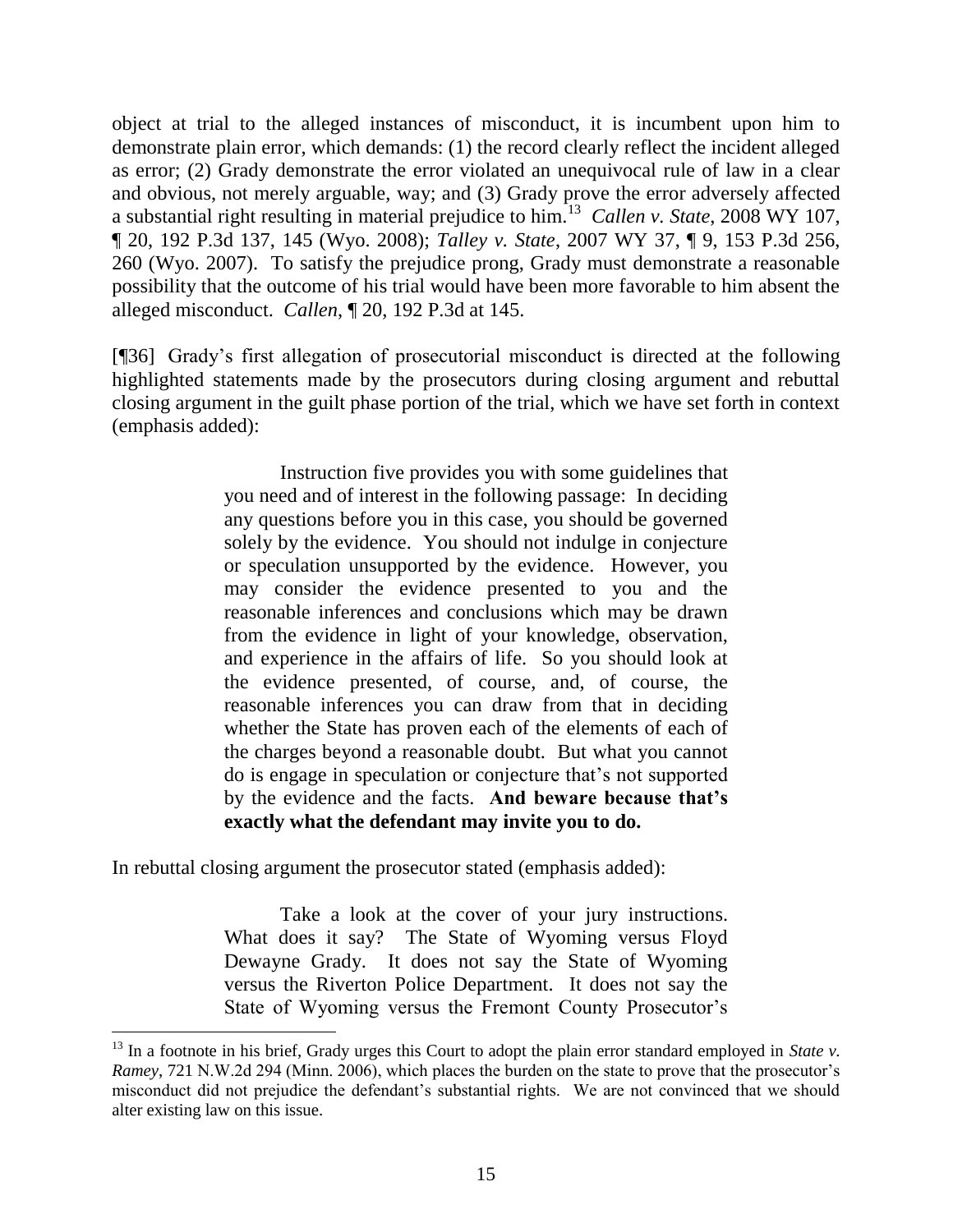Office. This man is on trial today, not the Riverton Police Department, not the Fremont County Attorney's Office, not the Division of Criminal Investigation for the State of Wyoming. The investigation is not on trial. It is not the sufficiency of the investigation that's at question here. It is the evidence against the defendant. That's what's relevant, and that's what you, the jury, should be looking at.

So why did defense [c]ounsel spend one hour talking to you about the investigation? Because it's an old tried and true tactic. **That's his job. He wants you to look away from the evidence**, because the evidence in this case is absolutely overwhelming. Look at the evidence. Look at the jury instructions. What does it talk about? Does it talk about the investigation? Does it tell you to look at the investigation? No. The jury instructions instruct you, the jury, to look at the evidence against the defendant.

\* \* \* \*

You know, I'm going to leave you with a quote, and the quote talks about the disparity and roles between the prosecution and defense. The difference in our roles as advocates derives from the degree of our authority and disparity of our obligations. Defense [c]ounsel's legitimate and necessary goal is to achieve the best possible result for his client. His loyalty is to the individual client alone. The prosecutor, however, enters a courtroom to speak for the people and not just for some of the people. The prosecutor speaks not solely for the victim or the police or those who support them but for all of the people. That body of the people includes the defendant and his family and those who care about him. **It also includes the vast majority of citizens who know nothing about a particular case but who give over to the prosecutor the authority to seek a just result in their name.**

The evidence in this case -- the evidence in this case is absolutely overwhelming, through direct and circumstantial evidence. We, the people, give the case over to you and put it in your hands. Tell the defendant that you now know what he knew then; that he is the one that silenced Tammy Watts. Find him guilty.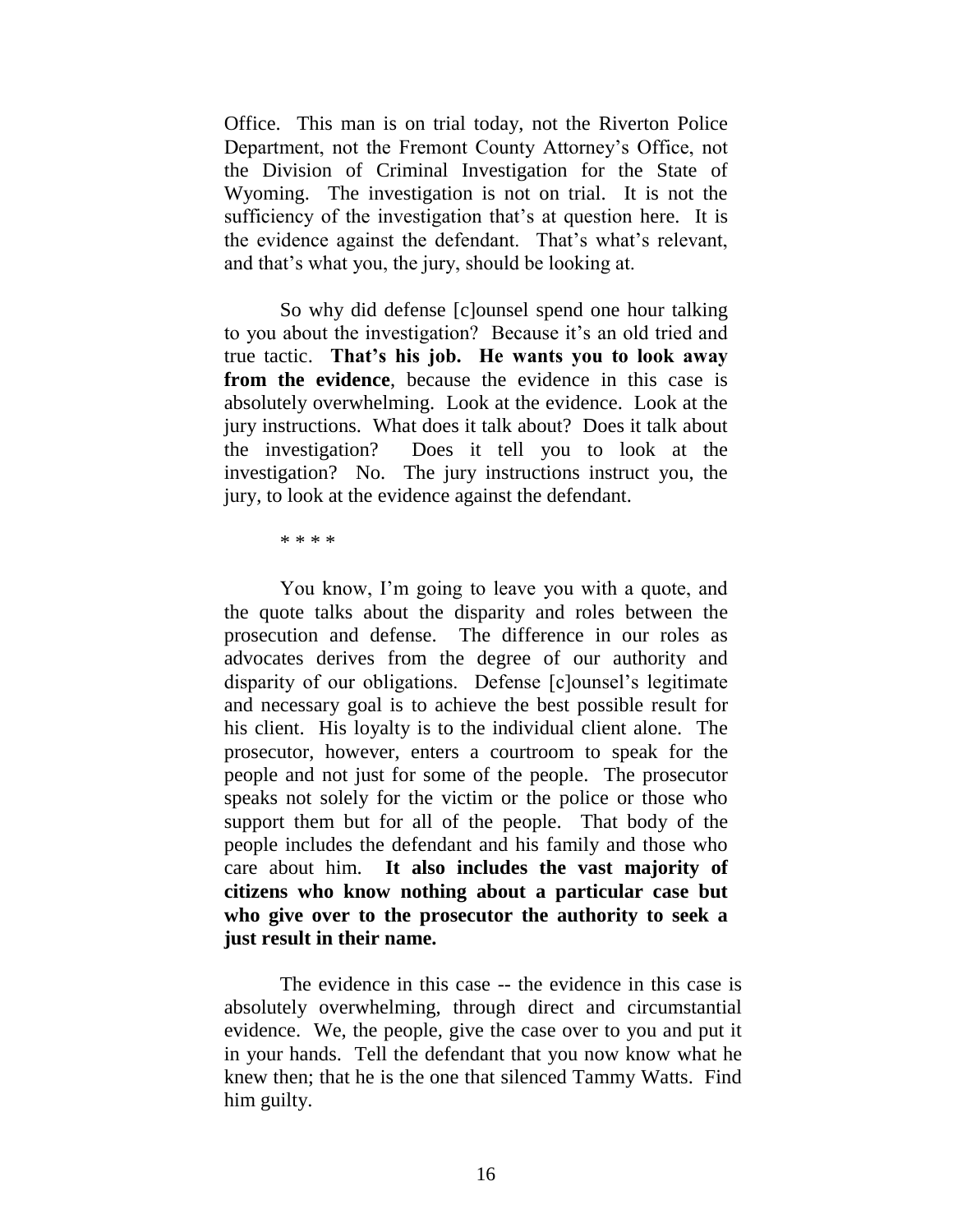[¶37] Grady contends the prosecutor's comments impermissibly disparaged defense counsel by suggesting it was counsel's role to "muddy the waters" and divert the jury's attention away from the evidence. He also claims the latter argument improperly bolstered the prosecutor's credibility in that the comments insinuated the prosecutor had more knowledge of the case than the jury and that she was entrusted with this knowledge, as the protector of the community, to seek a "just result." Grady acknowledges he did not object to the challenged comments and, accordingly, bears the burden of demonstrating plain error which, as previously noted, requires him to demonstrate both a transgression of a rule of law and resulting prejudice.

[¶38] We need not address the propriety of the prosecutor's comments because Grady has not met his burden of proving he was prejudiced thereby. Grady's prejudice argument consists solely of a single sentence that the "evidence was not overwhelming and [he] did present a plausible defense to the charges." He makes no attempt to explain, in light of the facts of this case, how the challenged statements adversely impacted his trial and, ultimately, the jury's verdict. Suffice it to say, Grady's empty assertion is utterly inadequate to satisfy his burden under the plain error standard. *Callen*, ¶ 22, 192 P.3d at 145; *Doherty v. State*, 2006 WY 39, ¶ 23, 131 P.3d 963, 971 (Wyo. 2006); *Bhutto v. State*, 2005 WY 78, ¶ 44, 114 P.3d 1252, 1268 (Wyo. 2005). We therefore summarily reject Grady's claim.

[¶39] Grady also claims that misconduct occurred when the prosecutor used the word "rape" twice during closing argument in the guilt phase of his trial and four times during the closing and rebuttal arguments in the penalty phase. According to Grady, the use of the word "rape" violated an order in limine of the district court. In support of this claim, Grady cites to the district court's oral ruling on the State's second notice of intent to introduce evidence, pursuant to W.R.E. 404(b), pertaining to his 1994 conviction for first degree sexual assault (emphasis added):

> THE COURT: The State's Motion Number 24, the State's second notice of intent to introduce evidence pursuant to Wyoming Rule of Evidence 404(B) [sic] will be granted in part and denied in part. The State will be allowed to introduce evidence concerning the following factors from the defendant's prior conviction: Number one, that biological samples, including pubic hair have [been] collected from the defendant in the past for a sexual assault evidence kit. **I don't want to hear the word rape**; number two, that forensic testing in the prior case matched the single pubic hair found in the back seat of the defendant's car to the victim in that case; number three, that the prior victim reported the sexual assault to the authorities; number four, that the